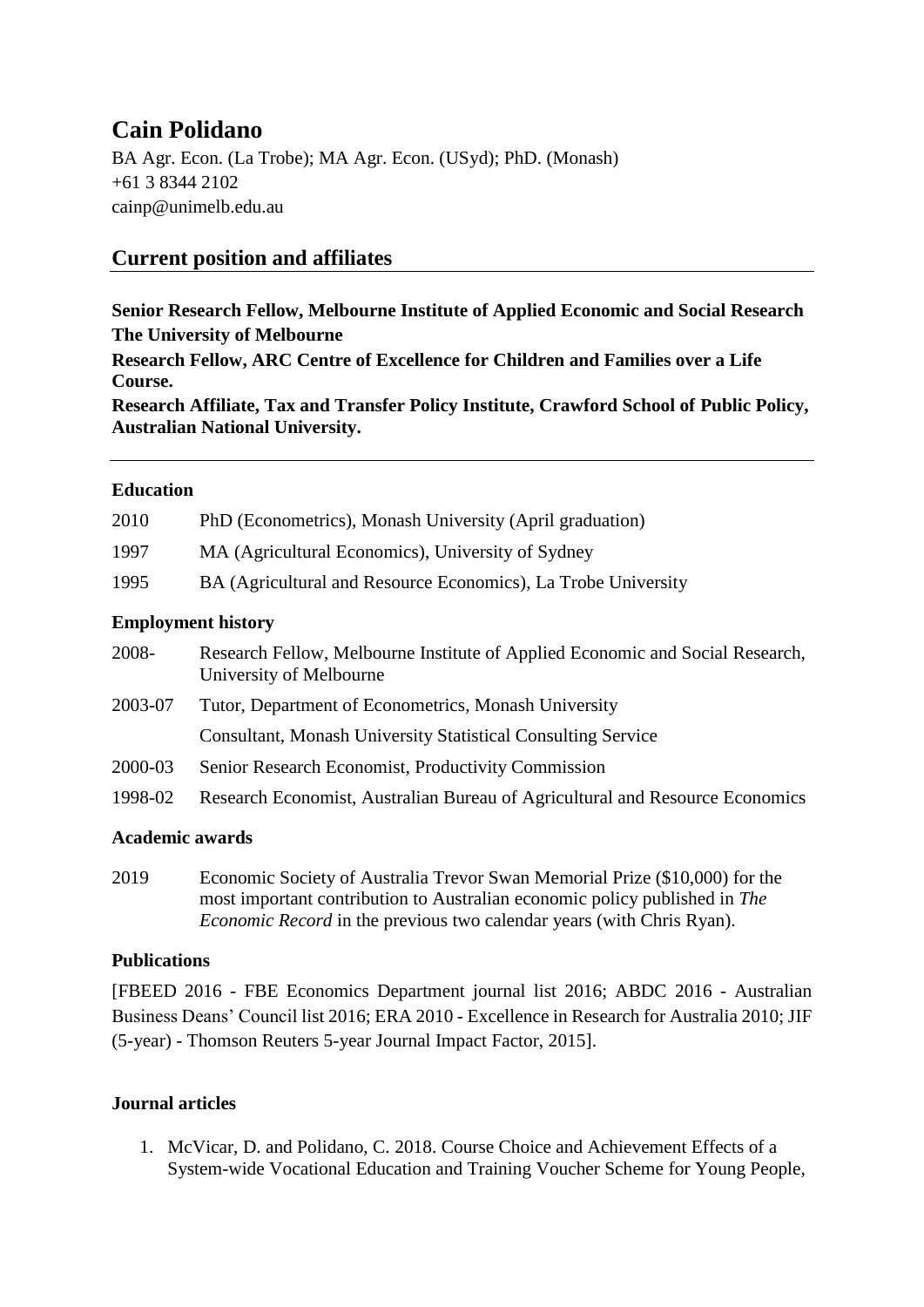*Education Evaluation and Policy Analysis* vol. 40(4):507-530. [FBEED 2016 A\* (equiv.), ABDC 2016 -, ERA 2010 -; JIF (5-year): 2.531].

- 2. Polidano, C., Zhu, A. and Bornstein, J. 2017. The Relation Between Cesarean Birth and Child Cognitive Development, *Scientific Reports*, vol. 7, article no. 11483 [FBEED 2016 -, ABDC 2016 -, ERA 2010 -; JIF (5-year): 5.525].
- 3. Polidano, C. and Ryan, C. 2017. What Happens to Students with Low Reading Proficiency at 15? Evidence from Australia. *Economic Record*, published online 22 August [FBEED 2016 A, ABDC 2016 A, ERA 2010 A; JIF (5-year): 0.815].
- 4. Polidano, C. and Tabasso, D. 2016. Fully integrating upper-secondary vocational education and academic courses: A flexible new way? *Economics of Education Review*, vol. 55:117-31. [FBEED 2016 A, ABDC 2016 A, ERA 2010 A; JIF (5-year): 1.813].
- 5. Jha, N. and Polidano, C. 2015. Long-run effects of Catholic Schooling on Wages, *B.E. Journal of Economic Analysis and Policy,* vol. 15(4): 2017-45. [FBEED 2016 A, ABDC 2016 -, ERA 2010 A; JIF (5-year): 0.825].
- 6. Polidano, C. and Vu, H. 2015. Differential Labour Market Impacts from Disability Onset, *Health Economics*, vol. 24(3): 302-17. [FBEED 2016 A, ABDC 2016 A\*, ERA 2010 A; JIF (5-year): 2.557].
- 7. Polidano, C., Tabasso, D. and Tseng, Y. 2015. A Second Chance at Education for Early School Leavers, *Education Economics,* Volume 23(3): 358-375. [FBEED 2016 B, ABDC 2016 B, ERA 2010 A; JIF (5-year): -].
- 8. Polidano, C. and Tabasso, D. 2014. Making It Real: The Benefits of Workplace Learning in Upper-Secondary Vocational Education and Training Courses, *Economics of Education Review*, vol. 42: 130-46. [FBEED 2016 A, ABDC 2016 A, ERA 2010 A; JIF (5-year): 1.813].
- 9. Polidano, C., Hanel, B. and Buddelmeyer, H. 2013. Explaining the Socio-economic Status School Completion Gap, *Education Economics,* vol. 21(3): 230-47. [FBEED 2016 B, ABDC 2016 B, ERA 2010 A; JIF (5-year): -].
- 10. Polidano, C. 2013. Impacts of Demand-driven Reforms on access to Vocational Education and Training for People with Disability, *Australian Economic Review,* vol. 46(3):369-378. [FBEED 2016 B, ABDC 2016 B, ERA 2010 B; JIF (5-year): 0.526].
- 11. Black, D., Polidano, C. and Tseng, Y. 2012. The Re-engagement in Education of Early School Leavers, *Economic Papers*, vol. 31(2): 202-15. [FBEED 2016 B, ABDC 2016 B, ERA 2010 B; JIF (5-year): 0.338].
- 12. Polidano, C. and Mavromaras, K. 2011. Participation in and Completion of Vocational Education and Training for People with a Disability, *Australian Economic Review*, vol. 44(2), pp. 137-52. [FBEED 2016 B, ABDC 2016 B, ERA 2010 B; JIF (5-year): 0.526]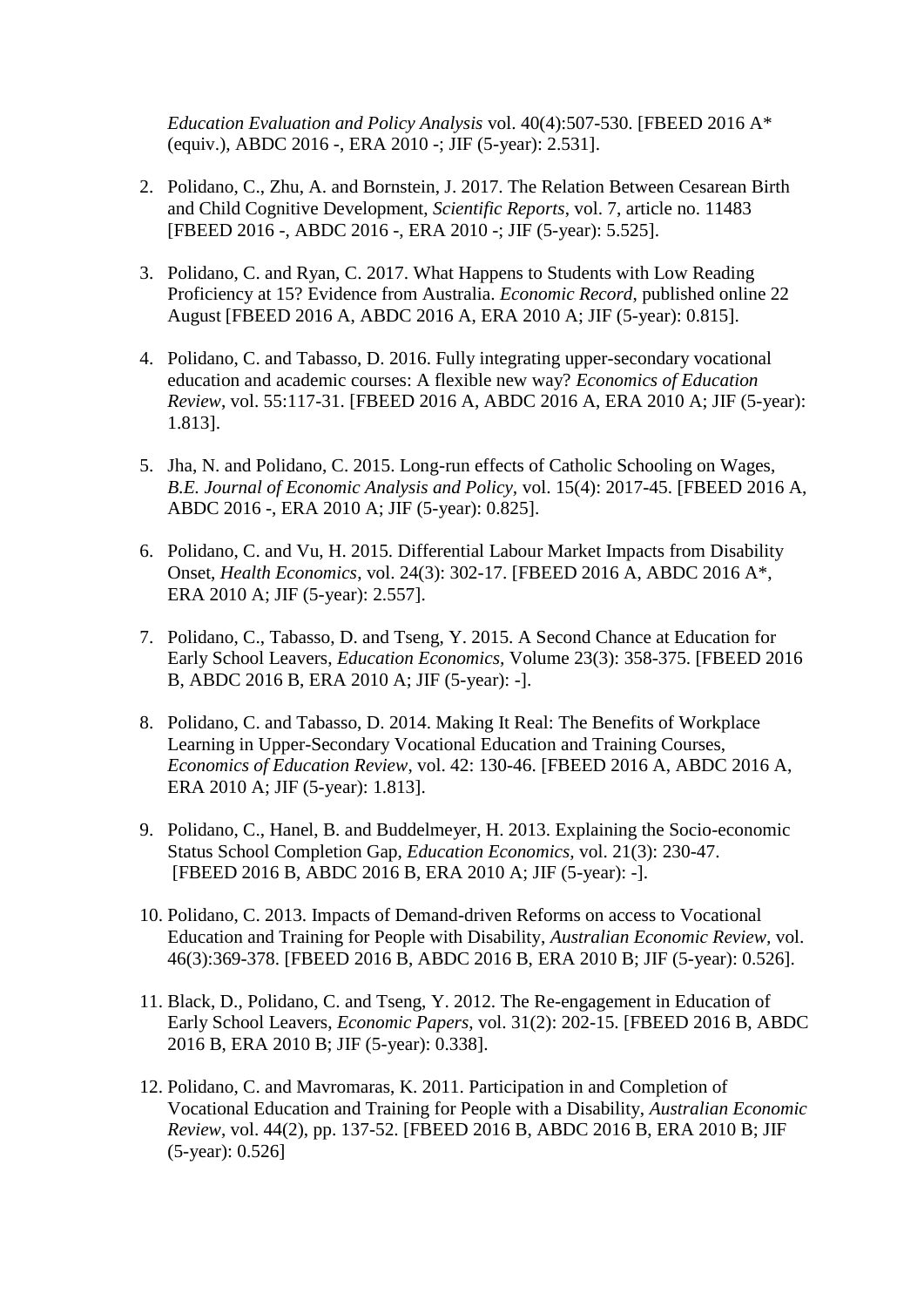13. Tulpulé, V. Brown, S., Lim, J., Polidano, C., Pant, H. and Fisher, B. 1999. [The Kyoto](https://scholar.google.com/citations?view_op=view_citation&hl=en&user=JFhA9acAAAAJ&citation_for_view=JFhA9acAAAAJ:u-x6o8ySG0sC)  [Protocol: an economic analysis using GTEM,](https://scholar.google.com/citations?view_op=view_citation&hl=en&user=JFhA9acAAAAJ&citation_for_view=JFhA9acAAAAJ:u-x6o8ySG0sC) *The Energy Journal*, vol. 20, 257-285. [FBEED 2016 A, ABDC 2016 A\*, ERA 2010 A; JIF (5-year): 1.662].

#### **Working papers or articles yet to be published in a journal**

- 14. Haisken-DeNew, J., Polidano, C. and Ryan, C. 2017, Early Academic Outcomes of Funded Children with Disability, Melbourne Institute of Applied Economic and Social Research Working Paper Series No. 29/17, University of Melbourne (38 pages).
- 15. Polidano, C., van de Ven, J. and Voitchovsky, S. 2017. The Power of Self-interest: Effects of Education and Training Entitlements in Later-Life, Melbourne Institute of Applied Economic and Social Research Working Paper Series No. 12/17, University of Melbourne (54 pages).
- 16. Oguzoglu, U. Vu, H. and Polidano, C. Impacts from Delaying Access to Retirement Benefits on Welfare Receipt and Expenditure: Evidence from a Natural Experiment, Melbourne Institute of Applied Economic and Social Research Working Paper Series No. 20/16, University of Melbourne (33 pages). [Under review at Labor Economics].
- 17. Jha, N. and Polidano, C. 2016. Vocational Education and Training: A Pathway to the Straight and Narrow, Melbourne Institute of Applied Economic and Social Research Working Paper Series No. 21/16, University of Melbourne (27 pages).
- 18. Mavromaras, K. and Polidano, C. 2011. [Improving the Employment Rates of People](http://melbourneinstitute.com/downloads/working_paper_series/wp2011n03.pdf)  [with Disabilities through Vocational Education,](http://melbourneinstitute.com/downloads/working_paper_series/wp2011n03.pdf) Melbourne Institute of Applied Economic and Social Research Working Paper Series No. 3/11, University of Melbourne (36 pages).

#### **Peer reviewed and published government/industry reports**

- 19. Polidano, C. van de Ven, J. and Voitchovsky, S. 2017. [Making 'good' choices: the](https://www.ncver.edu.au/publications/publications/all-publications/making-good-choices-the-impact-of-entitlement-models-on-up-skilling-later-in-life)  [impact of entitlement models on up-skilling later in life,](https://www.ncver.edu.au/publications/publications/all-publications/making-good-choices-the-impact-of-entitlement-models-on-up-skilling-later-in-life) Report to the National Centre for Vocational Education Research (NCVER), Adelaide (49 pages).
- 20. Polidano, C. and Ryan, C. 2016. What Happens to Students with Low Reading Proficiency at 15? Report to the Victorian Department of Education and Training (VDET), Melbourne (43 pages).
- 21. Polidano, C. and Ryan, C. 2016. Long-term Outcomes from Australian Vocational Education, Report to the Victorian Department of Education and Training (VDET), Melbourne (46 pages).
- 22. Buddelmeyer, H. and Polidano, C. 2016. Can VET Help Create a More Inclusive Society? Report to the National Centre for Vocational Education Research (NCVER), Adelaide (12 pages).
- 23. Polidano, C. and Tabasso, D. 2014. Does Scored VET-in-schools Help or Hinder Access to Higher Education in Victoria? Report to the National Centre for Vocational Education Research (NCVER), Adelaide (54 pages).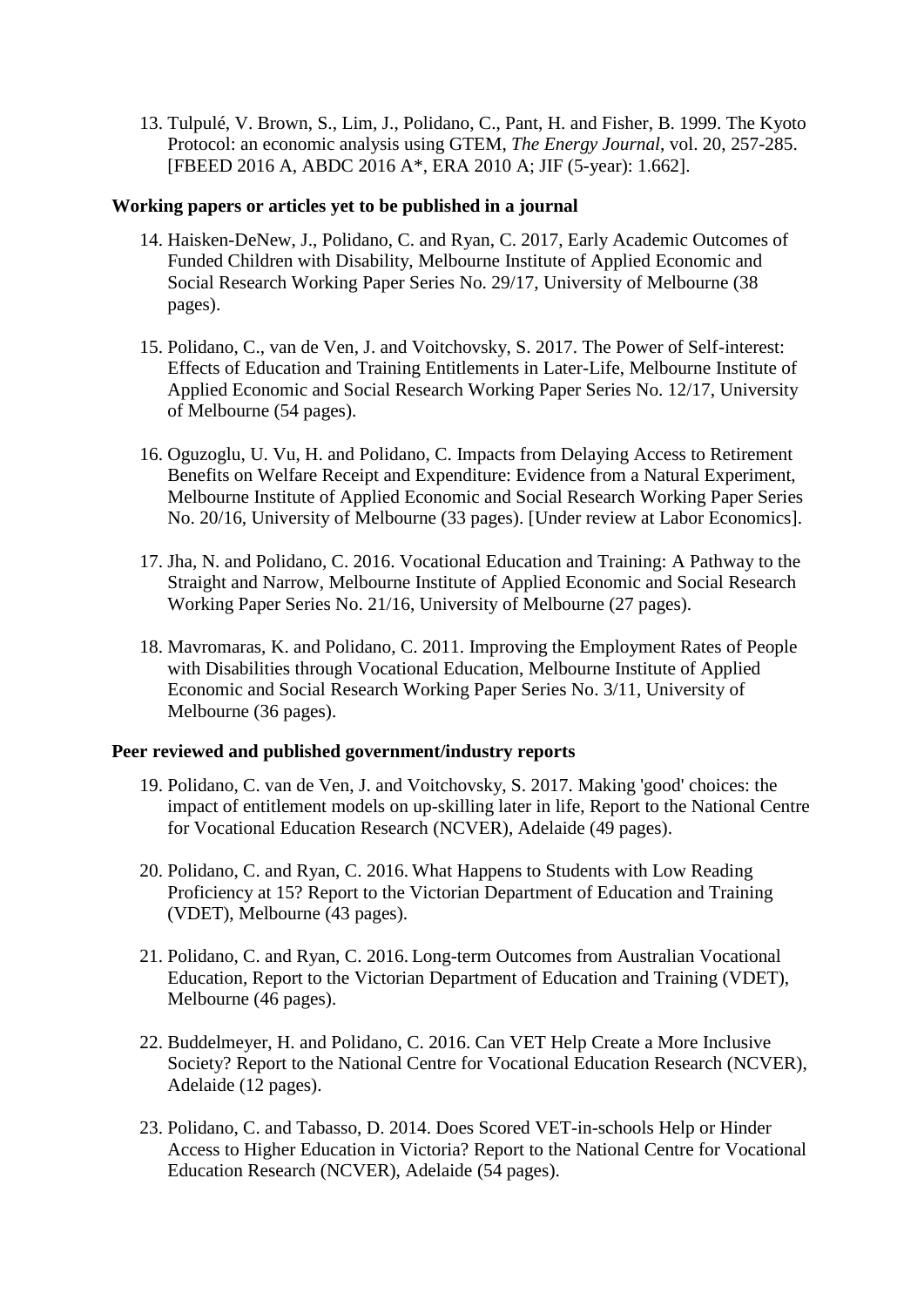- 24. Leung, F., McVicar, D. Polidano, C., Zhang, R. Early Impacts of the Victorian Training Guarantee on VET Enrolment and Graduate Outcomes 2014, Report to the National Centre for Vocational Education Research (NCVER), Adelaide (92 pages).
- 25. Leung, F., McVicar, D. Polidano, C., Zhang, 2014. R. Impacts of the Victorian Training Guarantee on VET Enrolments, Course Choice and Course Completion, Report to the Department of Education, Employment and Workplace Relations (DEEWR), Canberra (76 pages).
- 26. Buddelmeyer, H., Hanel, B., Polidano, C. 2011. [The effect of schools in retaining](https://scholar.google.com/citations?view_op=view_citation&hl=en&user=JFhA9acAAAAJ&cstart=20&citation_for_view=JFhA9acAAAAJ:0EnyYjriUFMC)  [disadvantaged youth in education,](https://scholar.google.com/citations?view_op=view_citation&hl=en&user=JFhA9acAAAAJ&cstart=20&citation_for_view=JFhA9acAAAAJ:0EnyYjriUFMC) Report to the Department of Education, Employment and Workplace Relations (DEEWR), Canberra (43 pages).
- 27. Black, D., Polidano, C. and Tabasso, D. 2011. The Role of VET-in-schools in School Completion and Post-school Outcomes, Report to the Department of Education, Employment and Workplace Relations (DEEWR), Canberra (46 pages).
- 28. Polidano, C. and Vu, H. 2011. [To Gain, Retain and Retrain: The Role of Post-School](https://scholar.google.com/citations?view_op=view_citation&hl=en&user=JFhA9acAAAAJ&citation_for_view=JFhA9acAAAAJ:zYLM7Y9cAGgC)  [Education for People with a Disability. Report to the National Centre for Vocational](https://scholar.google.com/citations?view_op=view_citation&hl=en&user=JFhA9acAAAAJ&citation_for_view=JFhA9acAAAAJ:zYLM7Y9cAGgC)  [Education Research \(NCVER\), Adelaide \(52 pages\).](https://scholar.google.com/citations?view_op=view_citation&hl=en&user=JFhA9acAAAAJ&citation_for_view=JFhA9acAAAAJ:zYLM7Y9cAGgC)
- 29. Polidano, C. and Zakirova, R. 2011. Outcomes from Combining Work and Tertiary Study, Report to the National Centre for Vocational Education Research (NCVER), Adelaide (41 pages).
- 30. Lee, W. and Polidano, C. 2010, Measuring the Quality of VET using the Student Outcome Survey, Report to the National Centre for Vocational Education Research (NCVER), Adelaide (33 pages).
- 31. Black, D., Polidano, C., Tabasso, D. and Tseng, Y. 2010. Second chance education: Re-engagement in education of early school leavers, report to the Department of Education, Employment and Workplace Relations (DEEWR), Canberra (55 pages).
- 32. Mavromaras, K. and Polidano, C. 2010. The role of vocational education and training in the labour market outcomes of people with disabilities, Report to the National Centre for Vocational Education Research (NCVER), Adelaide (49 pages).
- 33. Black, D., Polidano, C. and Tseng, Y. 2009. The Re-engagement in Education of Early School Leavers, report to the Department of Education, Employment and Workplace Relations (DEEWR), Canberra (52 pages).
- 34. Hogan, A., Polidano, C. and Stakelum, P. 2008, The Social Well-being of Rural Australians, Department of Agriculture, Fisheries and Forestry, Canberra (37 pages). Co-authored with staff from Agriculure, Forestry and Fisheries.

#### **Unpublished reports for government**

35. Aziparte, F., Kalb, G., Polidano, C. and Ryan, C. 2017. Review of the Aboriginal Employment Strategy, Report to the Department of Prime Minister and Cabinet, Canberra. (68 pages).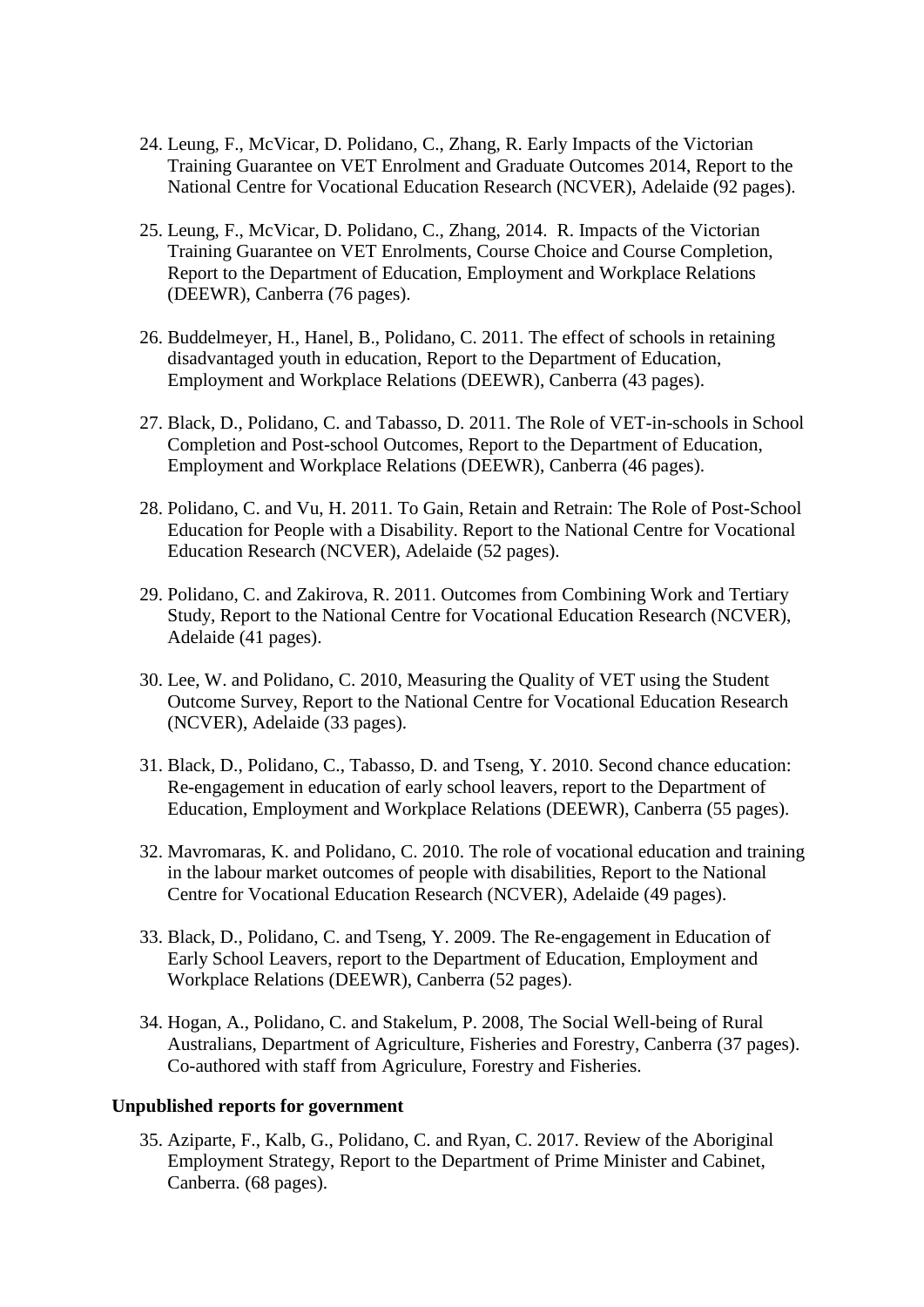- 36. Haisken-Denew, J., Polidano, C. and Ryan, C. 2017., Early Academic Outcomes of Funded Children with Disability. Report to the Victorian Department of Education and Training (VDET), Melbourne (37 pages).
- 37. Haisken-Denew, J., Polidano, C. and Ryan, C. 2017., Early Academic Outcomes of Funded Children with Disability. Report to the Victorian Department of Education and Training (VDET), Melbourne (37 pages).
- 38. Buddelmeyer, H. and Polidano, C. 2014. Outcomes from Learn or Earn. Report to the National Centre for Vocational Education Research (NCVER), Adelaide (31 pages).
- 39. Organisation of Economic Co-operation and Development (OECD) 2012. Gender differences in the transition from school to post-secondary education, OECD, Paris (52 pages).
- 40. Polidano, C. and Mavromaras, K 2008. Comparative wellbeing of DVA and Centrelink Pensioners. Report to the Department of Veterans Affairs, Canberra (22 pages).

#### **Contract research**

2018 Department of Social Services Try Test and Learn Evaluation (TTLE). Research Fellow responsible for developing and undertaking the evaluation of the TTLE programs for the Young Students (in VET) cohort.

> Commonwealth Department of Education and Training (\$160,000). Project on the long-term outcomes of VET-in-school programs. Contributing to the data development, analysis, project management and led the drafting of reports.

Victorian Department of Education and Training. Project on understanding the patterns of student engagement and disengagement.

Queensland Department of Education. Education Horizon Grant (\$76,700) to examine the alignment of post-secondary school course choices with measures of course outcomes across the population. Project lead - contribute to data development and modelling and lead report draft.

Commonwealth Department of Social Services funded grant (\$83,325) through the ARC Life Course Centre of Excellence on the impacts of 2012 Disability Support Pension reforms on welfare reliance. Project lead - contribute to data development and modelling and lead report draft.

- 2017 Department of Prime Minister and Cabinet (\$120,000). Led the data linking and econometric analysis and contributed to the drafting of a report on the outcomes of an indigenous complementary employment program — the Aboriginal Employment Strategy.
- 2012-16 Victorian Department of Education and Training (VDET). Led 2 projects and contributed to a third (see publication list). Project leaders are responsible for designing and implementing the analysis, report drafting, presenting preliminary findings at VDET, responding to VDET comments, preparing a Ministerial briefing paper and dissemination of findings.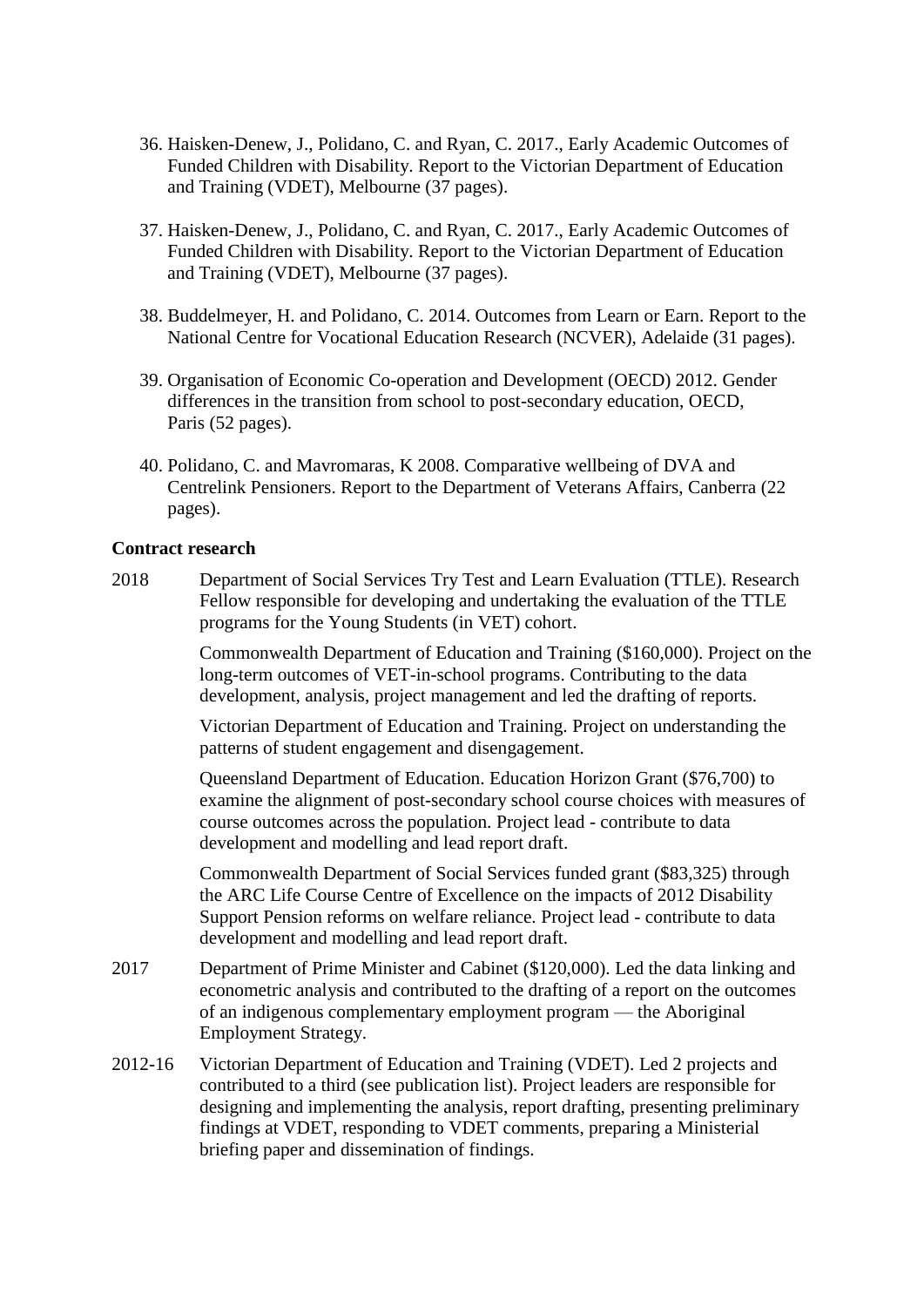- 2011-13 National Centre for Vocational Education Research (NCVER) National VET research and evaluation (NVETRE) contract (\$825,000 for funding of 6 research projects, negotiated annually, related to vocational education in Australia. Led the successful re-tender bid jointly with new staff member Duncan McVicar. Lead researcher in 4 of the 6 projects (see publication list). Leaders are responsible for designing and implementing the analysis, delivering interim reports for review, report drafting, responding to internal and external reviews and dissemination of findings. Managed the completion of the contract after Duncan left in 2013.
- 2012 Organisation of Economic Co-operation and Development (OECD). Part of an across-country study into gender differences in the transition from school to postsecondary education). Lead researcher.
- 2009-12 Department of Education, Employment and Workplace Relations (DEEWR) Social Policy Research Services (SPRS) contract. Research projects negotiated annually on issues related to the Department. Lead researcher in 5 projects (see publication list), responsible for project design and implementation, client liaison, supervision of research assistants and other staff, report drafting, responding to internal reports and dissemination of findings.
- 2008-10 NCVER's NVETRE contract (\$880,000 for funding of 9 research projects, negotiated annually, related to vocational education in Australia. Lead researcher in 4 projects (see publication list), responsible for designing and implementing the analysis, delivering interim reports for review, report drafting, responding to internal and external reviews and dissemination of findings.
- 2008 Department of Veterans Affairs (DVA) (\$60,000. Lead researcher. Report on the comparative physical, financial and social-wellbeing of veterans). Commissioned for the Department of Families, Housing, Community Services and Indigenous Affairs Pension review into the financial security of pensioners with disability.
- 2008 Department of Agriculture, Fisheries and Forestry (DAFF) (\$73,000). Lead researcher with staff from DAFF. Report on the mental, physical, financial and social well-being of rural Australians for the Australian Government's 2008 review of drought assistance.

## **Competitive grants**

| 2018 | ARC Linkage Grant (LP170101045) Managing an ageing population for income<br>adequacy and fiscal sustainability in partnership with the Australian Tax Office<br>(with Roger Wilkins, Ha Vu, Marc Chan) \$485,505. Chief investigator.                |
|------|------------------------------------------------------------------------------------------------------------------------------------------------------------------------------------------------------------------------------------------------------|
|      | Faculty of Business and Economics Research Grant, University of Melbourne,<br>\$19,665 for Historical frontier violence: community exposure, causes and<br>current-day legacy (with Julie Moschion and Michael Rigby). Chief investigator.           |
| 2017 | Education Horizon Grant Scheme 2017. Queensland Department of Education,<br>\$76,700 for Improving young people's career choices and post-secondary school<br>pathways (with Wojtek Tomaszewski, Chris Ryan and Buly Cardak). Chief<br>investigator. |
| 2016 | FBE/MDHS Collaborative Research Seed-Funding Scheme, University of<br>Melbourne, \$7,500 for The Relationship Between Cesarean Birth and Child<br>Cognitive Development (with Anna Zhu, Joel Bornstein and Tony Hanan). Chief<br>investigator.       |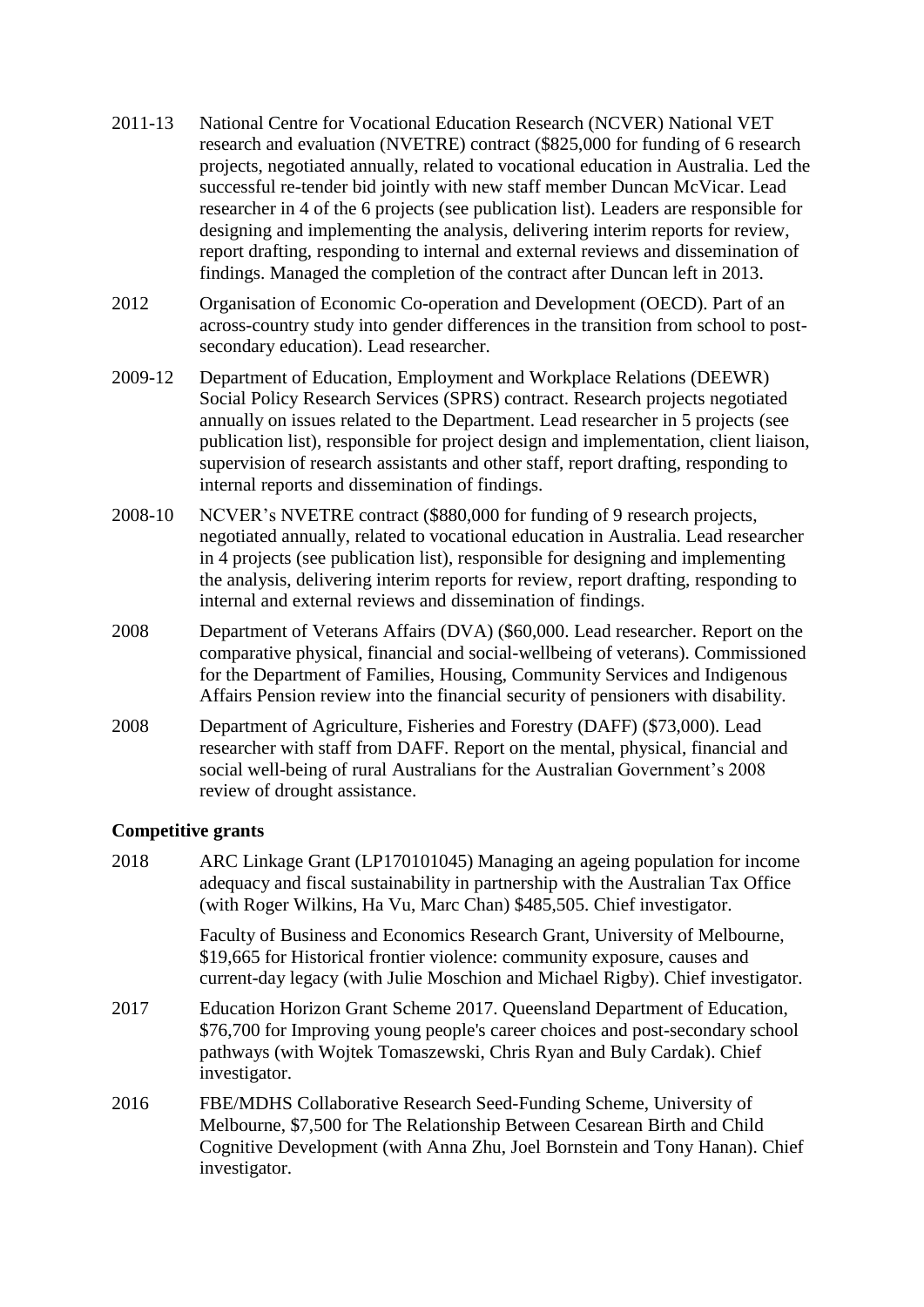| 2014 | Faculty of Business and Economics Research Grant, University of Melbourne,<br>\$18,559 for Long-run Labour Market Outcomes from Catholic Schooling (with<br>Nikhil Jha). Chief investigator.                            |
|------|-------------------------------------------------------------------------------------------------------------------------------------------------------------------------------------------------------------------------|
| 2014 | National Centre for Vocational Education Research 2014, \$78,450 for Effects of<br>the Victorian Training Guarantee on Up-Skilling Later in Life (with Justin van de<br>Ven and Sarah Voitchovsky). Chief investigator. |
| 2013 | Faculty of Business and Economics Research Grant, University of Melbourne,<br>\$13,000 for Does Participation in Vocational Education and Training Reduce<br>Crime? (with Nikhil Jha). Chief investigator.              |

#### **Peer review**

*Referee reports for academic journals*

| 2018 | <b>Health Economics</b><br><b>Labour Economics</b><br><b>Education Economics</b><br>Social Science Research    |
|------|----------------------------------------------------------------------------------------------------------------|
|      | <b>Australian Journal of Public Administration</b>                                                             |
| 2017 | Australian Journal of Education<br>B.E. Journal of Economic Analysis and Policy                                |
| 2016 | <b>Education Economics.</b><br>B.E. Journal of Economic Analysis and Policy                                    |
| 2015 | Southern Economic Journal<br>Journal of Behavioural Economics and Organisation.                                |
| 2014 | Australian Journal of Public Administration.                                                                   |
| 2013 | <b>Education Economics.</b><br>Economics of Education Review.<br>B.E. Journal of Economic Analysis and Policy. |
| 2011 | Australian Economic Review.                                                                                    |

*Referee reports for government/industry publications*

- 2015 Productivity Commission Staff Working Paper.
- 2014 Longitudinal Survey of Australian Children Statistical Report for Institute of Family Studies.
- 2013 NVETRE funded report for NCVER.
- 2012 2 NVETRE funded reports for NCVER.
- 2011 2 NVETRE funded reports for NCVER.

#### *Other peer review*

| 2014 | Discussant at the Australian Labour Market Research Workshop (Melbourne).                                               |
|------|-------------------------------------------------------------------------------------------------------------------------|
| 2013 | Discussant at Labour Econometric Workshop (Melbourne).<br>Reviewer for Australian Conference of Economists (Melbourne). |
| 2012 | Reviewer for AUSAID Development Research Award Scheme.<br>Reviewer for the 'No Frills' Conference (Adelaide).           |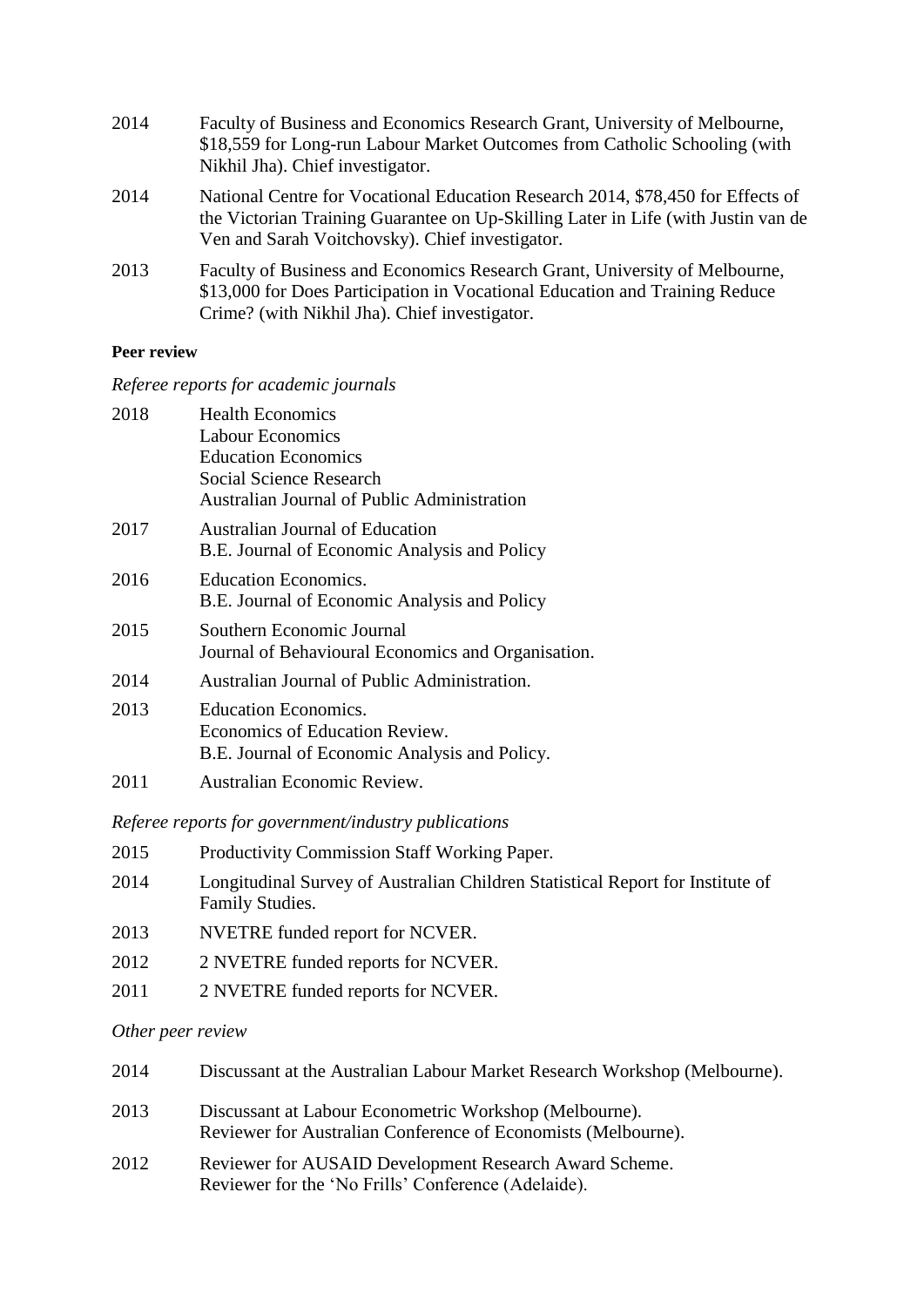#### **External presentations**

#### *Academic*

| 2018 | Department of Economics and Finance Seminar Series, October, La Trobe<br>University, Melbourne.                                                                                                                                                                                 |
|------|---------------------------------------------------------------------------------------------------------------------------------------------------------------------------------------------------------------------------------------------------------------------------------|
|      | Behavioural Economics Workshop, Tax and Transfer Policy Institute, Australian<br>National University, June, Canberra.                                                                                                                                                           |
| 2017 | Labour Econometric Workshop, July, Auckland.<br>International Life Course Conference, October, Canberra.<br>Asian and Australasian Society of Labour Economics Conference, December,<br>Canberra.                                                                               |
| 2016 | Southern Economic Association International Conference, November,<br>Washington DC.<br>Australian Labour Market Research Workshop, November, Canberra.<br>Deakin University Business School Seminar Series (invited), August, Melbourne.                                        |
| 2015 | Society of Labor Economics Annual Meeting, July, Montreal.                                                                                                                                                                                                                      |
| 2014 | Econometric Society of Australasia Meeting/Australian Conference of<br>Economists, July, Hobart.<br>National Institute of Labour Studies Seminar, May (invited), Adelaide.                                                                                                      |
| 2013 | International Workshop of Applied Economics of Education, July, Catanzaro<br>Italy.<br>Australian Econometric Society Annual Meeting, July, Sydney,                                                                                                                             |
| 2012 | European Society of Population Economics Annual Meeting, June, Bern<br>Switzerland.<br>Workshop of Applied Economics of Education, July, Catanzaro Italy.<br>Swiss Federal Institute for Vocational Education and Training seminar series<br>(invited), July, Bern Switzerland. |
| 2011 | Australian Econometric Society of Australasia Meeting, July, Adelaide.                                                                                                                                                                                                          |
| 2010 | Australian Conference of Economists, September, Sydney.                                                                                                                                                                                                                         |
| 2009 | Australian Conference of Economists, September, Adelaide.<br>RMIT University School of Business Seminar Series (invited), April, Melbourne.<br>National Institute of Labour Studies Seminar (invited), November, Adelaide.                                                      |
| 2008 | Australian Labour Market Research Workshop, May, Wellington New Zealand.                                                                                                                                                                                                        |
| 2007 | Econometric Society of Australasia Meeting, July, Brisbane.                                                                                                                                                                                                                     |
|      |                                                                                                                                                                                                                                                                                 |

#### *Government/industry conferences*

- 2014 NCVER Research Forum. Realising our potential: widening participation through education and training, April, Melbourne. NCVER 'No Frills' Conference, July, Sydney.
- 2013 NCVER 'No Frills' Conference, July, Mooloolaba.
- 2012 NCVER 'No Frills' Conference, July, Adelaide.
- 2011 Department of Education, Employment and Workplace Relations (DEEWR), Social Policy Research Seminars, November, Canberra. Informa Skilling Australia and Workforce Participation Summit (invited), June,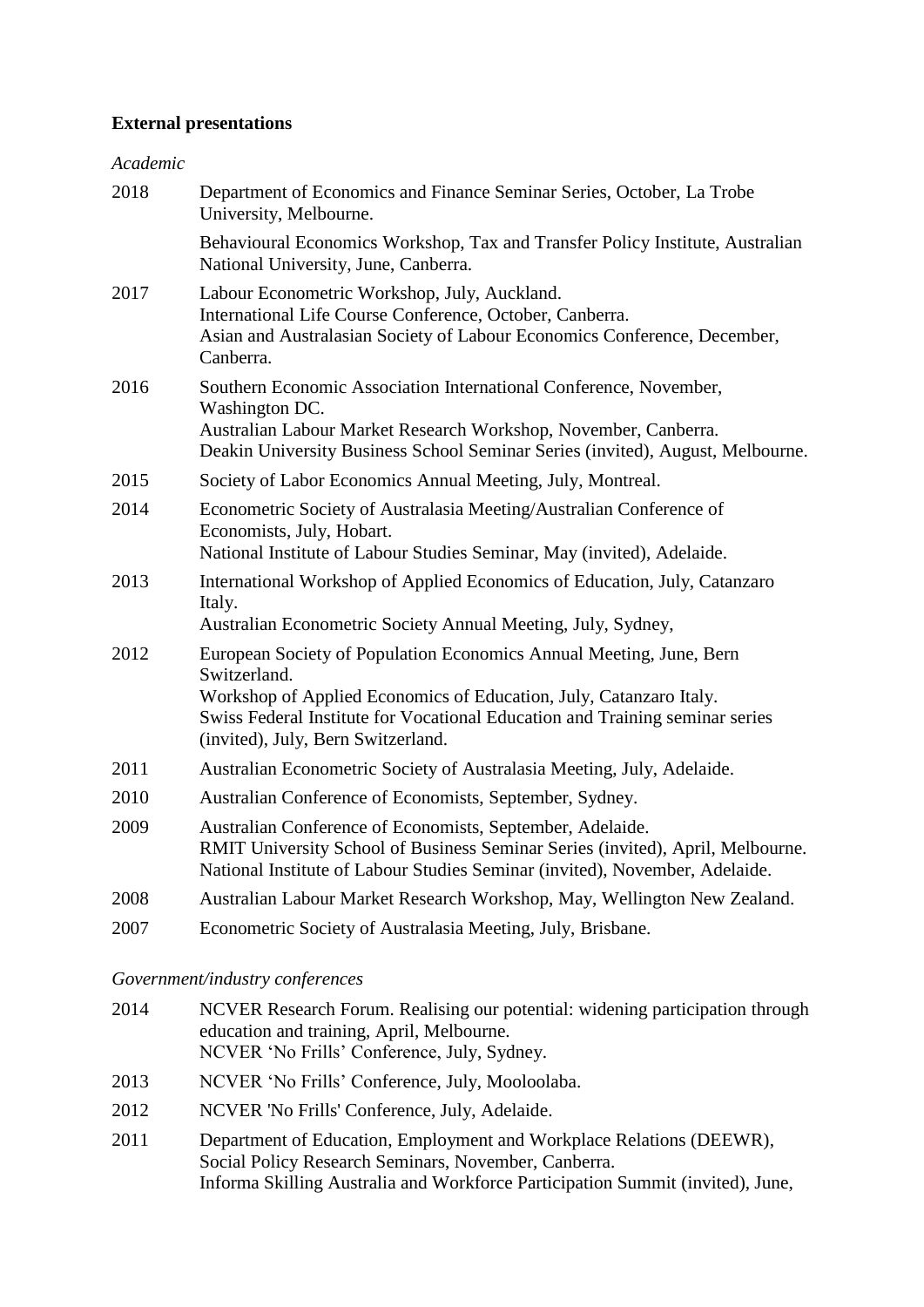Melbourne. Is VET worth it? NCVER workshop, June, Adelaide.

- 2010 DEEWR Social Policy Research Seminars, November, Canberra.
- 2009 DEEWR Social Policy Research Seminars, November, Canberra. NCVER 'No Frills' Conference, July, Ballarat.

#### *Invited presentations to government/industry*

| 2016 | Australasian Corrections Education Association (online presentation) September.<br>Victorian Department of Education and Training (Skills branch), August,<br>Melbourne.                            |
|------|-----------------------------------------------------------------------------------------------------------------------------------------------------------------------------------------------------|
|      | Victorian Department of Premier and Cabinet seminar series, August, Melbourne.<br>Disability Employment Australia, Melbourne, October, Melbourne.                                                   |
| 2015 | Commonwealth Department of Education and Training 'Economics Rant' Expert<br>Seminar Series, August, Canberra.                                                                                      |
| 2013 | Queensland Department of Education and Training, July, Mooloolaba.                                                                                                                                  |
|      | Victorian Department of Education and Training, Melbourne, June.                                                                                                                                    |
| 2012 | Victorian Association of TAFE Providers, November, Melbourne.<br>Victorian Department of Premier and Cabinet, November, Melbourne.<br>South Australian Department of Education, November, Adelaide. |
| 2011 | Ticket to work disability employment provider, August, Melbourne.<br>Victorian Department of Human Services, July, Melbourne.                                                                       |
| 2009 | Department of Veteran's Affairs, Applied Research Seminar Series, March,<br>Canberra.                                                                                                               |

#### *Presentations at University of Melbourne public policy forums*

- 2018 Melbourne Institute Director's Conference, February, Melbourne.
- 2016 ARC Life Course Centre, Child Development Workshop, April, Melbourne.
- 2013 Hallmark Disability Research Initiative Forum, August, Melbourne. Melbourne Institute Policy Forum, July, Canberra.
- 2011 University of Melbourne Internship Roundtable, April, Melbourne.
- 2010 University of Melbourne Department of Economics and Melbourne Institute (MIAESR), Economics of Education Workshop, July, Melbourne. Melbourne Institute of Applied Economic and Social Research and NCVER, Employment and disability roundtable, Melbourne Institute, November, Melbourne.

## **Media**

#### *Mainstream newspaper articles*

2017 John Ross, Demand-driven vocational training gets thumbs up, The Australian, 15 February. Sarah Wiedersehn, C-section link to learning. Geelong Advertiser, 15 September. Henrietta Cook, Slow start at school linked to caesareans, The Age, 15 September.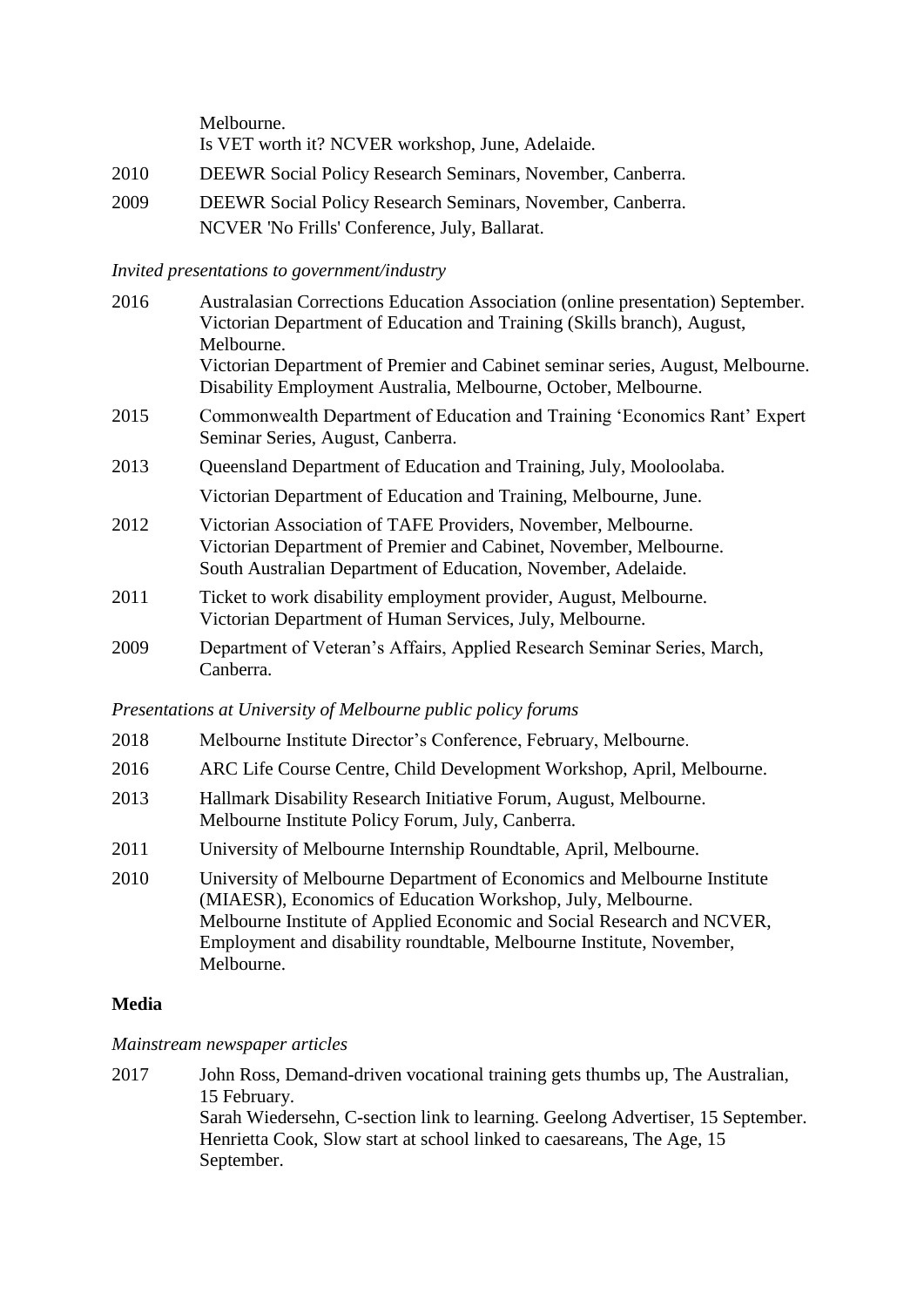|      | Henrietta Cook, C-section children in learning lag, says study, Canberra Times,<br>15 September.<br>Henrietta Cook, 'I was shocked': the students pushed out of NAPLAN to boost<br>school results, The Age, 27 October.                                                                                                                                                                                                                  |
|------|------------------------------------------------------------------------------------------------------------------------------------------------------------------------------------------------------------------------------------------------------------------------------------------------------------------------------------------------------------------------------------------------------------------------------------------|
| 2016 | Ian Royall, Women working longer, not turning to welfare until 65, study finds,<br>Herald Sun, 13 July.<br>Lucille Keen, Women working longer, not cutting corners with increased pension<br>eligibility, The Australian, 12 July.<br>Henrietta Cook, Crime rate drop linked to vocational education, The Age, 27<br>July.                                                                                                               |
| 2014 | John Ross, Wealth students fill new uni spots, The Australian, 19 March.<br>Wes Hosking, Private school graduates earn more, Herald Sun, 6 January.<br>Kevin Donnelly, Why funding private schools is a smart idea, The Age, February<br>$\overline{4}$ .<br>Andrew Trounson, Victorian training market misses re-skilling, The Australian,<br>20 May.                                                                                   |
| 2012 | Stuart Rintoul, Low aspirations the reason why poor students drop out The<br>Australian, 22 October.<br>Benjamin Preiss, Tough love for teens, The Age, 25 August.<br>Patricia Karvelas, Call to coerce kids back to school, The Australian, 24 August.                                                                                                                                                                                  |
| 2011 | Anneli Knight, Learning the hard way, Sydney Morning Herald, 2 March.<br>Jill Rowbotham, The right work can be good for study, The Australian, 26<br>January.<br>Candice Keller, Universities help students find jobs, The Advertiser, 13 January.<br>Dan Harrison, Dropout rates higher for working students, The Age, 12 January.<br>Adele Horin, Balance the key for uni students who work, Sydney Morning Herald<br>Sun, 12 January. |

#### *Television interviews*

2017 Michael Rowland, Del Irani and Paul Kennedy, ABC News Breakfast, 14 September. Pip Wynn Owen, National Nine News. 14 September.

## *Radio interviews*

| 2017 | ABC News Melbourne, ABC Melbourne, 27 October.                               |
|------|------------------------------------------------------------------------------|
|      | Neil Mitchell 3AW, Melbourne, Mornings, 14 September                         |
|      | Geoff Hutchison, ABC Radio Perth, Perth, Mornings. 14 September.             |
|      | Gareth Parker, 6PR, Perth, Mornings. 14 September.                           |
|      | Sandy Aloisi, ABC News, Melbourne, Breakfast, 14 September.                  |
|      | Sabra Lane, ABC Radio National, 14 September.                                |
|      | Penny Johnston, ABS Babytalk: Economists say don't choose a caesarean birth, |
|      | October 15.                                                                  |
| 2016 | Jon Faine, ABC Melbourne, 24 October.                                        |
|      | Leon Compton morning show, ABC Hobart, 20 October.                           |
|      |                                                                              |

Morning program with Mitchell Dye, Pulse Radio Geelong, 1 August.

[The Grapevine,](http://www.rrr.org.au/program/the-grapevine/) RRR Melbourne, 1 August.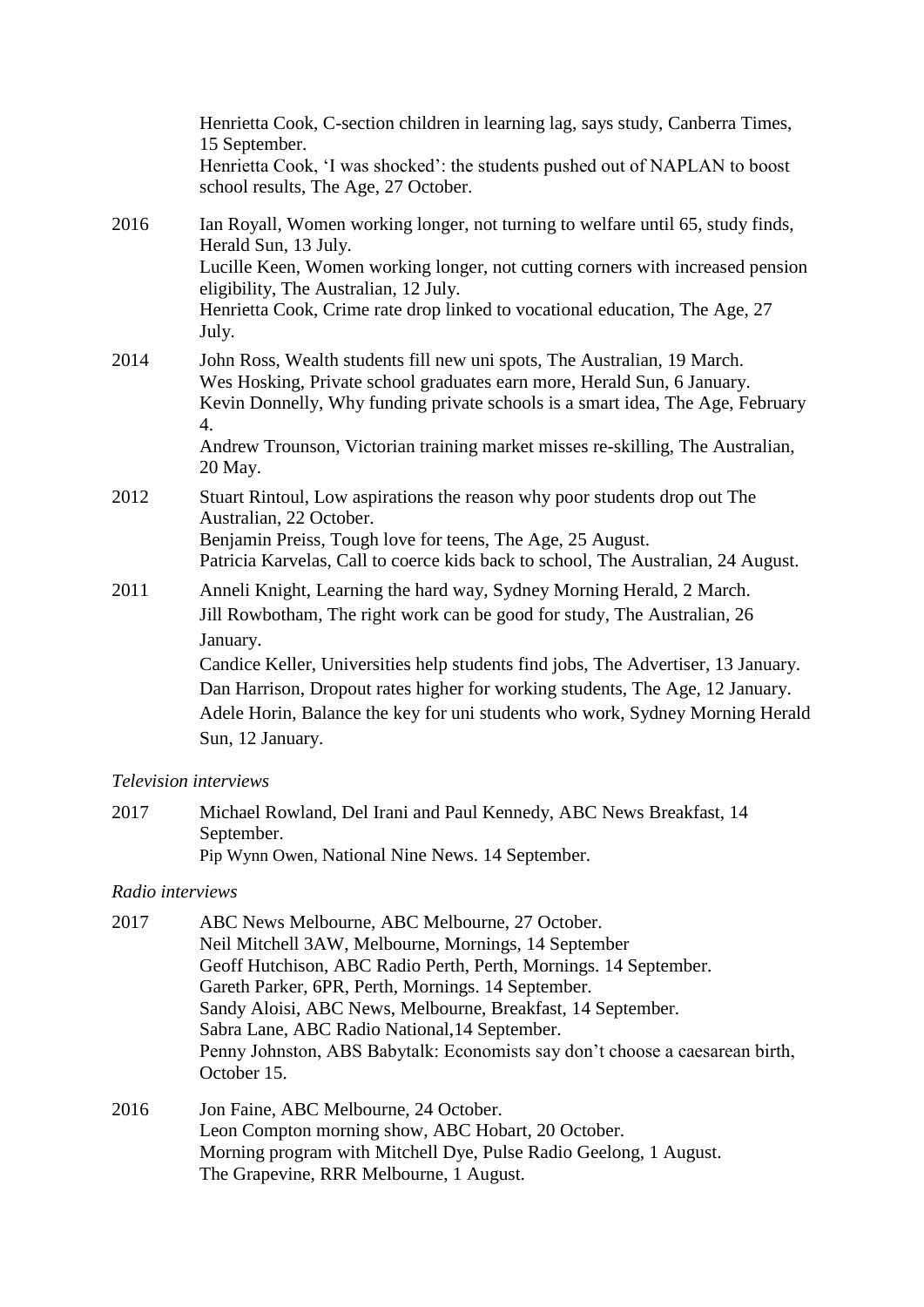|      | The World Today, ABC National, 27 July.                                                                                                                           |
|------|-------------------------------------------------------------------------------------------------------------------------------------------------------------------|
|      | AM news, 2SM Sydney, 27 July 2016.                                                                                                                                |
|      | Jon Faine, ABC Melbourne, 27 July.                                                                                                                                |
|      | AM News, 2SM Sydney, 13 July.                                                                                                                                     |
|      | Drive program with Tom Elliot, 3AW Melbourne, 13 July.                                                                                                            |
| 2015 | Annabelle Quince and Keri Phillips, ABC Rear Vision, Private vocational<br>training: an accident waiting to happen, 29 March.                                     |
| 2012 | State-wide morning program, ABC Tasmania, 10 October.<br>AM program, ABC Radio National, 25 August.<br>Live with Matthew Pantelis, 5AA radio Adelaide, 24 August. |
| 2011 | Sydney Youth Network, 20 September.<br>Lifematters, ABC National, 7 February 2011.<br>Hack, Triple J, 11 March 2011.<br>Hack, Triple J, 12 January 2011.          |

#### *Online internet material*

ever achieved).

2017 mamamia.com.au by Katy Hall, For anyone who read the 'bad news' about c-section births this morning: don't panic. 15 September. 3aw.com.au. 3AW. Naturally born children smarter than c-section babies. 15 September. 9news.com.au. Study suggests children born via caesarean have slower start in school. 15 September. NEWS.com.au. Caesarean-born children perform below peers in grammar, problem solving: world-first study. 15 September. Canberratimes.com.au. Research links caesarean birth with slow school start. 15 September. smh.com.au. Research links caesarean birth with slow school start. 15 September. WAtoday.com.au. Research links caesarean birth with slow school start. 15 September. Theage.com.au. Research links caesarean birth with slow school start. 15 September. *Other research dissemination*

2018 NCVER webinar, "Data linkage or data integration: A research case study" Opinion piece for the FBE website, ""Empowering student choice with information" 2017 Article prepared for, and published, in A-VET (March), the newsletter of the NVETRE, on the long-term outcomes from VET. 2016 Article prepared for, and published in, University of Melbourne Pursuit (September), on the outcomes of students with low reading proficiency at 15 (online publication, 1,425 views by 1,302 people, 18 comments). 2015 Opinion piece for the Conversation (March) on the need for course outcome information to support VET course choice (2,263 reads, 15 comments). 2013 NCVER webinar, ["Is VET in Schools an effective pathway to further education?"](http://www.voced.edu.au/content/ngv:59591) (over 100 participants and over 20 questions, which was the first time either was